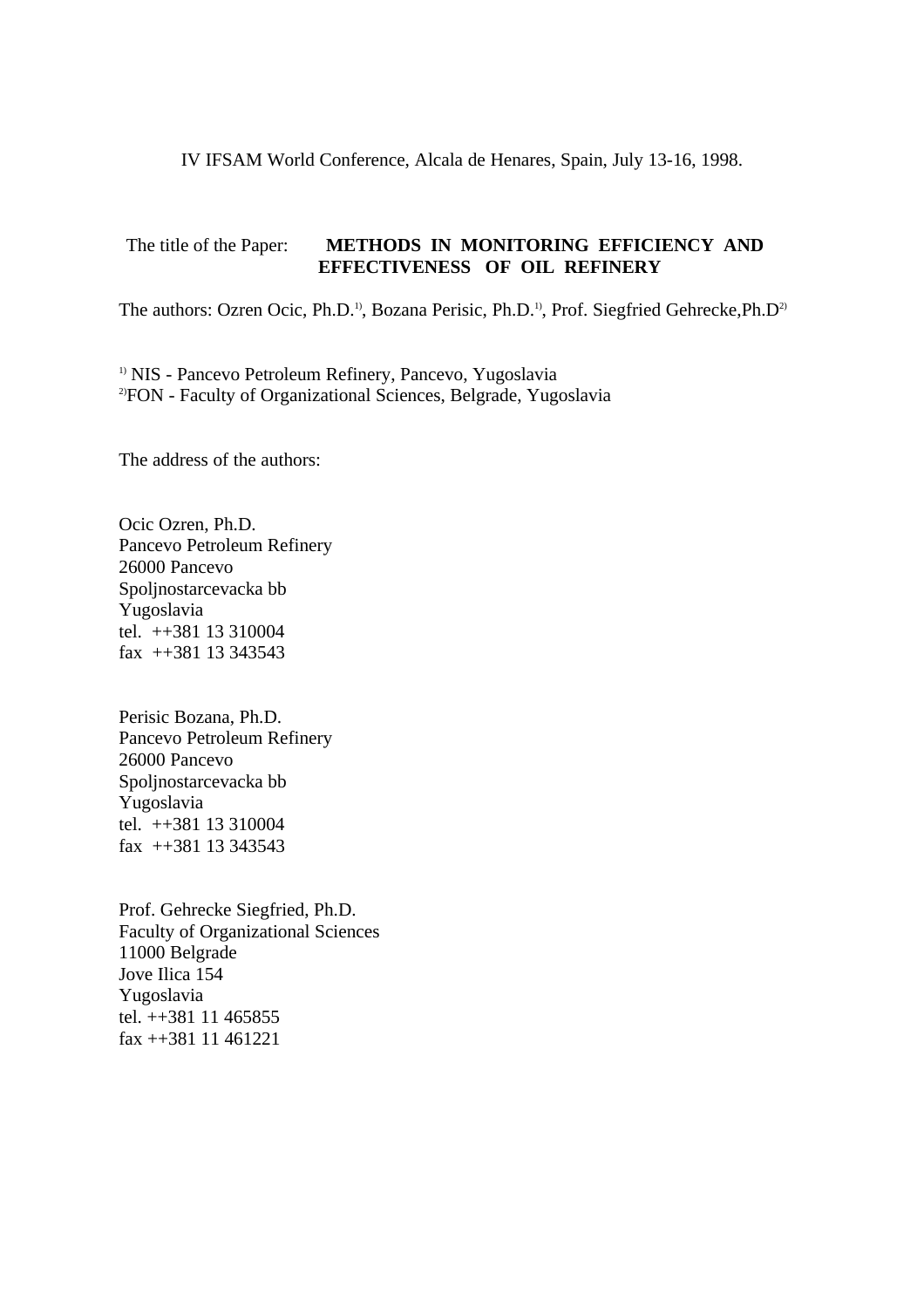IV IFSAM World Conference, Alcala de Henares, Spain, July 13-16, 1998.

### **OF OIL REFINERY**

#### Introduction

Possible methods in monitoring the efficiency and effectiveness of crude oil processing technology have been presented taking as an example a oil refinery complex with a processing capacity of five million tons per year.

From the aspect of energy, the efficiency of crude oil processing is determined by comparing the cost prices of steam, generated in refinery units to the cost prices of steam generated in Refinery Power Plant, and effectiveness through the money savings realized by eliminating the differences between the target standard of energy consumption (the average energy consumption standards in Western European refineries) and self energy consumption of each refinery unit.

From the aspect of technology, determining the efficiency of crude oil processing (the production of coupled products) is presented through the following methods: the Sales Value Allocation Method, the By-Product Method, the Specific Gravity Method, the Specific Gravity and Number 1000 Method, the Heat of Combustion Method, and method Le cout moyen du traitement pour chaque unite. An analysis of differences and similarities, as well as advantages and disadvantages of outlined methods is also given.

From mentioned technological aspect, effectiveness is determined through the cost prices of finished products along with calculating the profit or loss per each oil product, separately.

### ENERGY ASPECTS OF EFFICIENCY AND EFFECTIVENESS

From energy point of view, the efficiency of oil refinery is determined through the cost prices of high, medium and low pressure steam, generated as the by-product in the following refinery units: Crude Unit, Vacuum Distillation, Vacuum Residue Visbreaking Unit, Catalytic Reforming and Fluid Catalytic Cracking, because the main production of refinery units is crude oil processing.

It can be seen (Table 1) that the cost prices of steam generated in the refinery units are about twenty times lower than the cost prices of steam generated in Refinery Power Plant. The basic reason for such cost trend of high, medium and low pressure steam generated in refinery units lies in the fact that the steam is obtained as a by-product, utilizing the heat of the flue gases, in the boiler, and the heat of the products, in the heat exchangers thus offsetting the consumption of engine fuel (fuel oil or fuel gas) and it is well known that in the calculation of the Power Plant produced steam fuel bears the largest portion, its share in the total production cost structure being approximately 80%. This engine fuel consumption is completely eliminated in the Crude Unit, Vacuum Distillation Unit, Vacuum Residue Visbreaking Unit and Catalytic Reforming, while in the Fluid Catalytic Cracking Unit the fuel consumption is partially eliminated.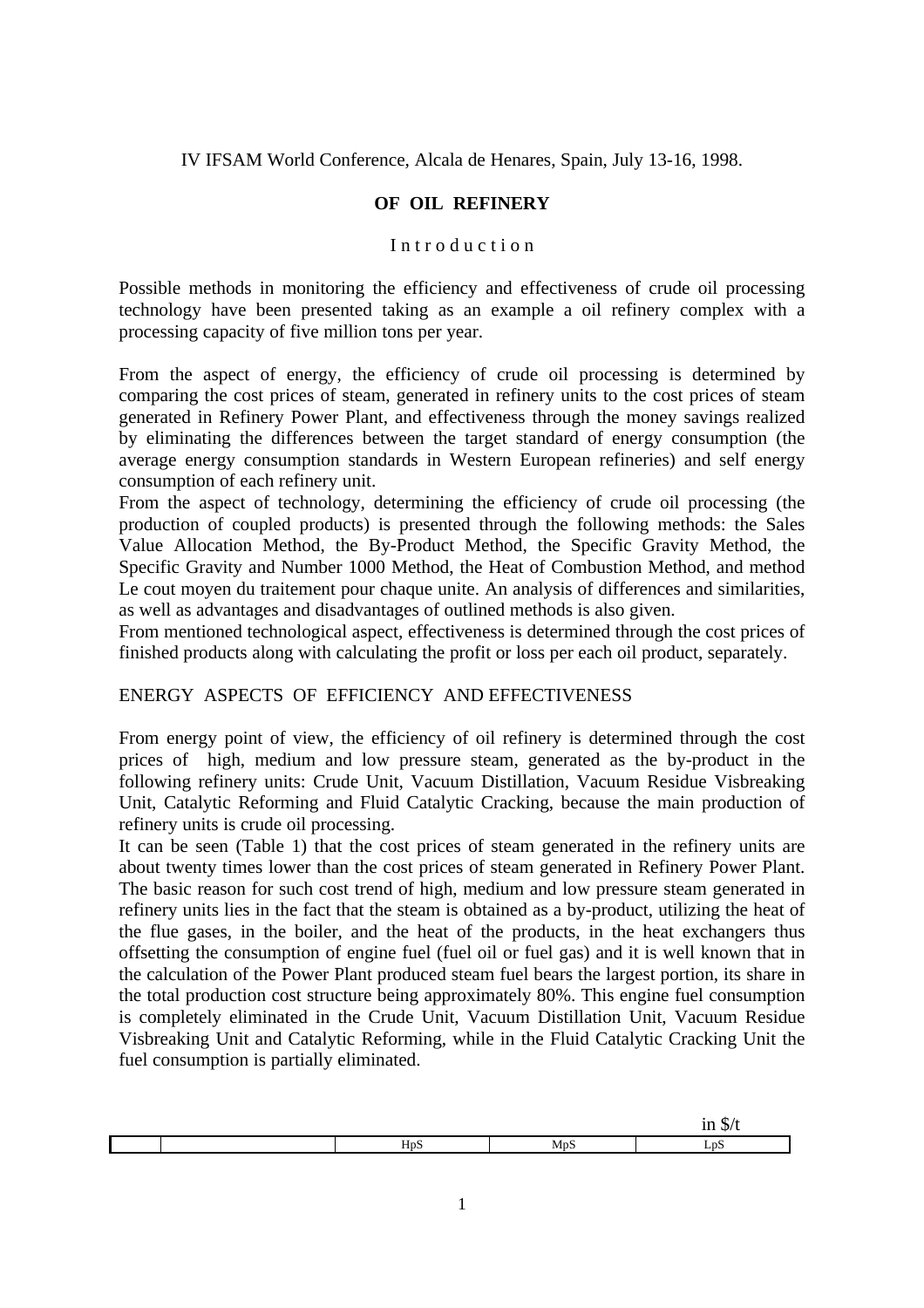| Item<br>no. | Refinery<br>units               | Cost<br>price | Fuel<br>consumption | Cost<br>price | Fuel<br>consumption | Cost<br>price | Fuel<br>consumption |
|-------------|---------------------------------|---------------|---------------------|---------------|---------------------|---------------|---------------------|
|             |                                 |               | 4                   |               |                     |               |                     |
|             | <b>Crude Unit</b>               |               |                     | 0.47          |                     |               |                     |
|             | <b>Vacuum Distillation</b>      |               |                     | 0.44          |                     |               |                     |
|             | <b>Visbreaking</b>              |               |                     | 0.22          |                     | 0.05          |                     |
| 4           | <b>Catalytic Reforming</b>      |               |                     | 0.45          |                     |               |                     |
|             | <b>Fluid Catalytic Cracking</b> | 3.10          | 2.98                | 2.53          | 2.40                | 1.94          | 1.83                |
| 6           | <b>Refinery Power Plant</b>     | 10.83         | 9.45                | 9.66          | 8.09                | 9.29          | 7.02                |

|  |  |  | Table 1. The cost prices of steam and engine fuel consumption |
|--|--|--|---------------------------------------------------------------|
|  |  |  |                                                               |

Besides eliminating the fuel consumption (completely or partially), the methodological aspect of observing the steam as the by-product determines also the level of cost prices. Namely, in this manner, the cost prices of steam consist of the direct costs such as demineralized water, depreciation, maintenance and insurance premium, while other costs of refinery units are distributed to the oil products because the main production of refinery unit is crude oil processing.

From the aspect of energy, effectiveness is determined through the money savings realized by eliminating the differences between the target standard of energy consumption and self energy consumption of each refinery unit.

By using certain measures suggested in this Paper, taking a typical refinery as an example, which is the subject of this Paper, the significant money savings of 9.2 millions dollars/annum can be realized (See Table 2).

| Item<br>no. | Refinery units | $Q'$ ty of<br>inlet feed<br>in tons | Difference<br>between target and<br>self consumption | Money<br>savings<br>$in$ \$ |
|-------------|----------------|-------------------------------------|------------------------------------------------------|-----------------------------|
|             |                |                                     | in $\frac{s}{t}$                                     |                             |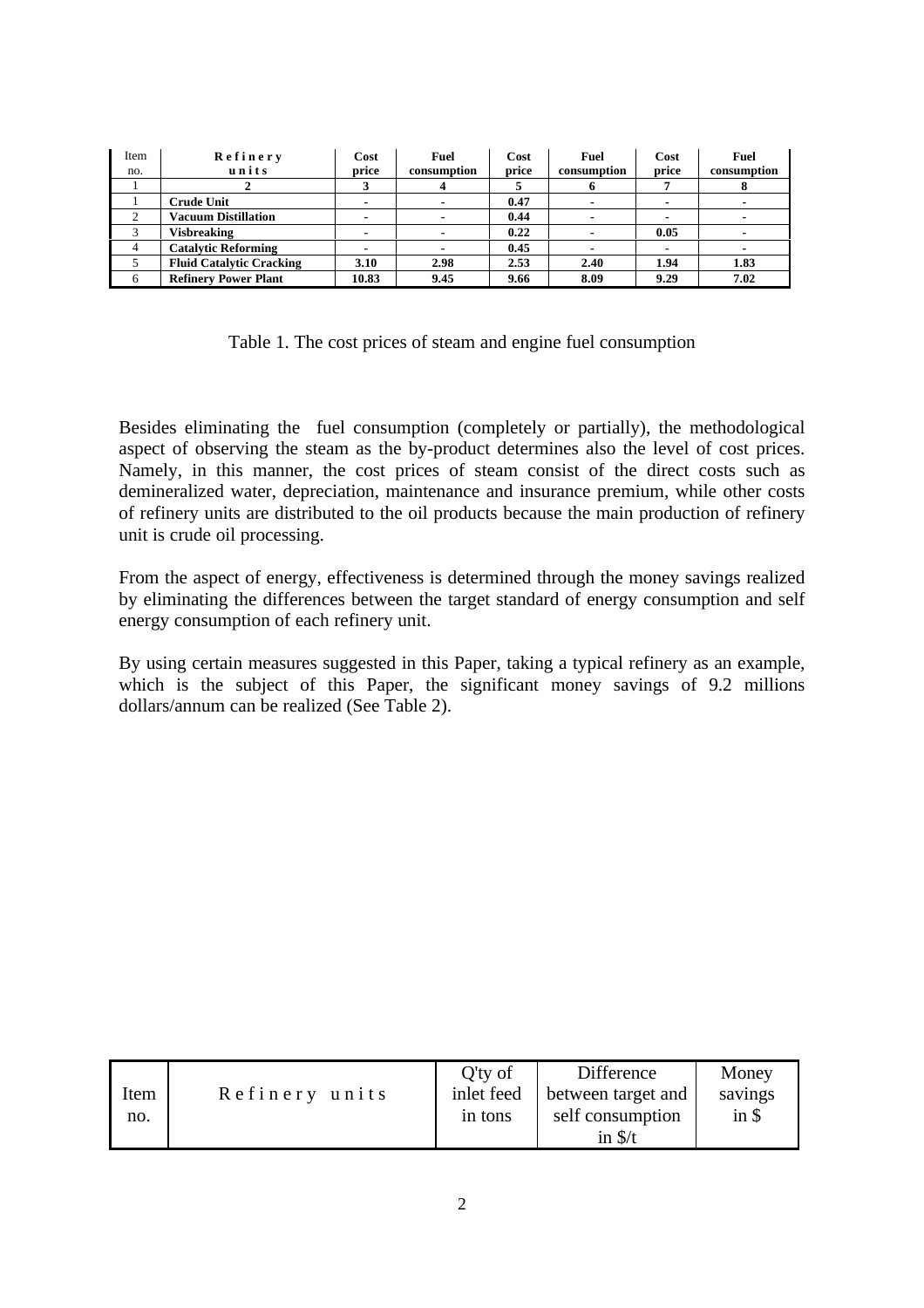|                |                                     | $\mathbf{3}$ | 4    | 5         |
|----------------|-------------------------------------|--------------|------|-----------|
|                | <b>Crude Unit</b>                   | 5 000 000    | 0.94 | 4700 000  |
| 2              | <b>Vacuum Distillation</b>          | 2 122 065    | 0.60 | 1 273 239 |
| 3              | Vacuum Residue Visbreaking          | 973 085      | 0.40 | 389 234   |
|                | Unit                                |              |      |           |
| $\overline{4}$ | <b>Bitumen</b>                      | 94 314       | 1.16 | 109 404   |
| 5              | <b>Catalytic Reforming</b>          | 380 605      | 1.44 | 548 071   |
| 6              | <b>Fluidized Catalytic Cracking</b> | 821 239      | 0.62 | 509 168   |
| 7              | Hydrodesulfurization jet fuel       | 141 471      | 2.11 | 298 504   |
| 8              | Hydrodesulfurization gas oil        | 244 419      | 1.24 | 303 080   |
| 9              | <b>Alkylation</b>                   | 59 053       | 19.3 | 1 139 723 |
|                |                                     |              |      |           |
| 10             | <b>Total savings</b>                |              |      | 9 270 423 |

### Table 2. Money savings realized by eliminating the differences between the target standard and self energy consumption (processing capacity of 5 000 000 t)

By observing table 2 it can be seen that in Crude Unit possible money savings are 4.7 million dollars per annum, in Vacuum Distillation possible money savings are 1.2 million dollars per annum, in Vacuum Residue Visbreaking Unit 0.4 million dollars per annum, in Bitumen 0.1 dollars per annum, etc.

In the continuation of the Paper, proposed method for determining money savings is demonstrated taking as an example one refinery unit named Crude Unit, possible money savings of which is 4.7 millions dollars.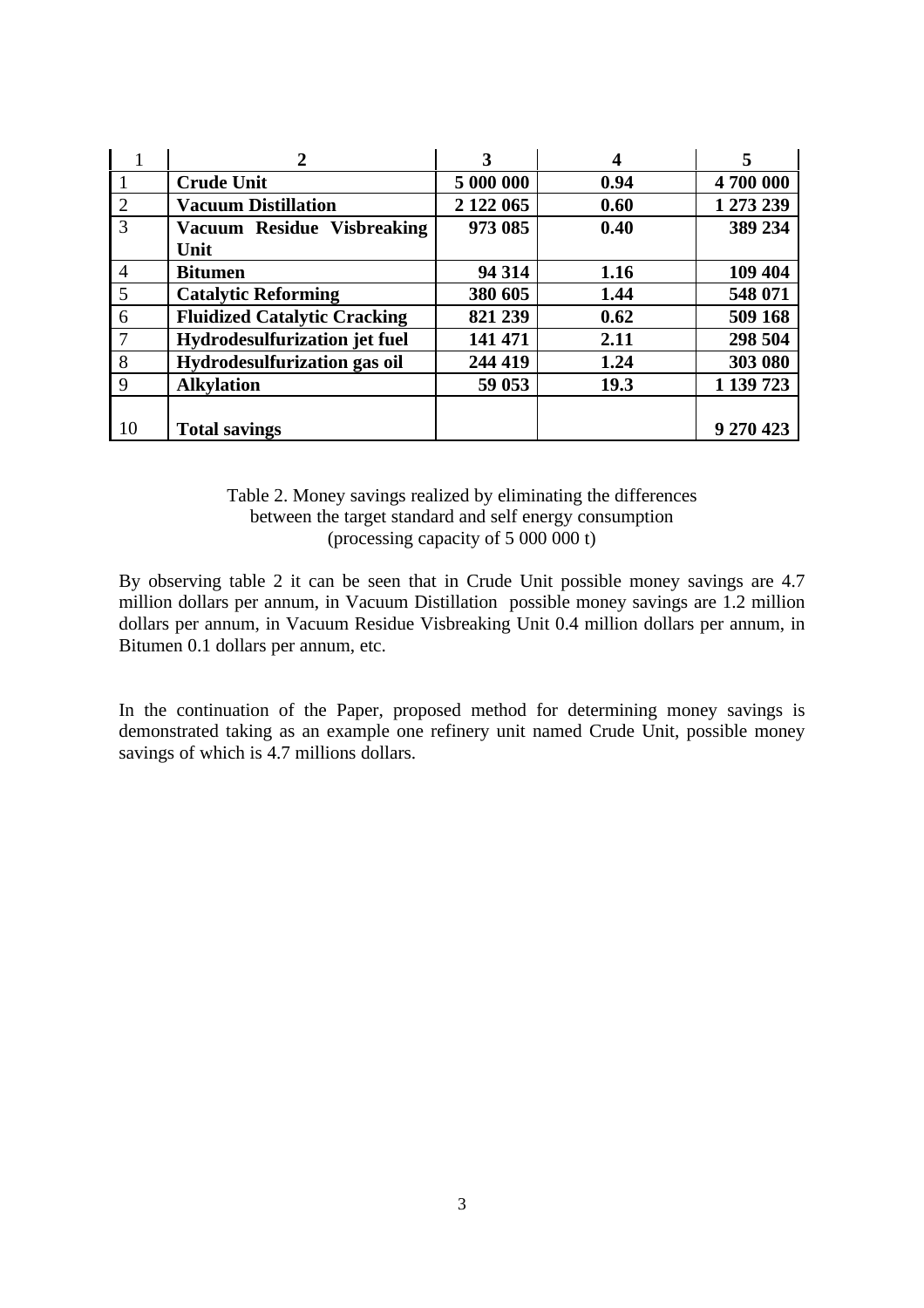|                               | Specific energy gross consumption |                                                                      |                 |
|-------------------------------|-----------------------------------|----------------------------------------------------------------------|-----------------|
| Bearers of energy             | <b>Q'ty of inlet feed</b>         |                                                                      |                 |
|                               | (crude oil 5 000 000 t)           |                                                                      |                 |
| Fuel gas                      | 5 000 000 t                       | $(627.6 \text{ MJ/t x } 0.0027 \text{ S/MJ}) =$                      | 8 472 600 \$    |
| Fuel oil                      | 5 000 000 t                       | $40.4$ MJ/t x 0.00305 \$/MJ)<br>$=$                                  | 6161000\$       |
| Low pressure steam            | 5 000 000 t                       | $(150.1$ MJ/t x 0.00334 \$/MJ)<br>$=$                                | 2506670\$       |
| Medium pressure steam         | 5 000 000 t                       | $(263.2 \text{ MJ/t x } 0.00316 \text{ $MJ)}$<br>$=$                 | 4 158 560 \$    |
| Heat sources                  | 5 000 000 t                       | $(1081.3$ MJ/t x 0.002914 \$/MJ) =                                   | 15 753 930 \$   |
|                               |                                   |                                                                      |                 |
| Electric energy               | 5 000 000 t                       | $(20.2 \text{ MJ/t x } 0.0167 \text{ $M_J$})$<br>$\equiv$            | 1686700\$       |
| <b>Energy bearers</b>         | 5 000 000 t                       | $(1 101.5$ MJ/t x 0.003167 \$/MJ) =                                  | 17 440 630 \$   |
|                               |                                   |                                                                      |                 |
|                               |                                   | Specific energy gross consumption                                    |                 |
|                               |                                   |                                                                      |                 |
| Fuel gas                      |                                   | $(627.6 \text{ MJ/t x } 0.0027 \text{ \textsterling} / \text{MJ})$ = | 1.694520 \$/t   |
| Fuel oil                      |                                   | $(40.4$ MJ/t x 0.00305 \$/MJ)<br>$\equiv$                            | $0.123220$ \$/t |
| Low pressure steam            |                                   | $(150.1$ MJ/t x 0.00334 \$/MJ)<br>$=$                                | $0.501334$ \$/t |
| Medium pressure steam         |                                   | $(257.2 \text{ MJ/t x } 0.00316 \text{ \$/MJ})$ =                    | $0.812752$ \$/t |
| Heat sources                  |                                   | $(1075.3 \text{ MJ/t x } 0.002914 \text{ S/MJ}) =$                   | 3.131826 \$/t   |
| Electric energy               |                                   | $(20.2$ MJ/t x 0.0167 \$/MJ)<br>$=$                                  | $0.337340$ \$/t |
| <b>Energy</b> bearers         |                                   | $(1.095.5 \text{ MJ/t x } 0.003167 \text{ S/MJ}) =$                  | 3.469166 \$/t   |
| Heat sources:                 |                                   |                                                                      |                 |
| Own net energy consumption    |                                   | 1075.3 MJ/t x 0.002914 $f/t =$                                       | $3.13$ \$/t     |
| Target net energy consumption |                                   | 780 MJ/t x 0.002914 \$/t<br>$=$                                      | $2.27$ \$/t     |
| Difference:                   |                                   |                                                                      | $0.86$ \$/t     |
|                               |                                   |                                                                      |                 |
| Heat sources:                 |                                   |                                                                      |                 |
| Own net energy consumption    |                                   | 1095.5 MJ/t x 0.003167 $$/t =$                                       | $3.47$ \$/t     |
| Target net energy consumption |                                   | 800 MJ/t x 0.003167 \$/t                                             | $2.53$ \$/t     |
| Difference:                   |                                   |                                                                      | $0.94$ \$/t     |
|                               |                                   |                                                                      |                 |

Table 3. Target standard of net energy consumption and specific energy consumption in typical Crude Unit Process (in \$)

From analytic aspect of view, mentioned money savings which can be realized in Crude Unit of 4.7 millions dollars  $(5\ 000\ 000 \text{ t x } 0.94 \text{ s/t})$  is a result of three following factors:

- the quantity of crude oil processing: 5 000 000 t,

- the inefficiency index of Crude Unit: 137% and
- the values of MJ fuel oil, fuel gas, low and medium pressure steam and electric energy.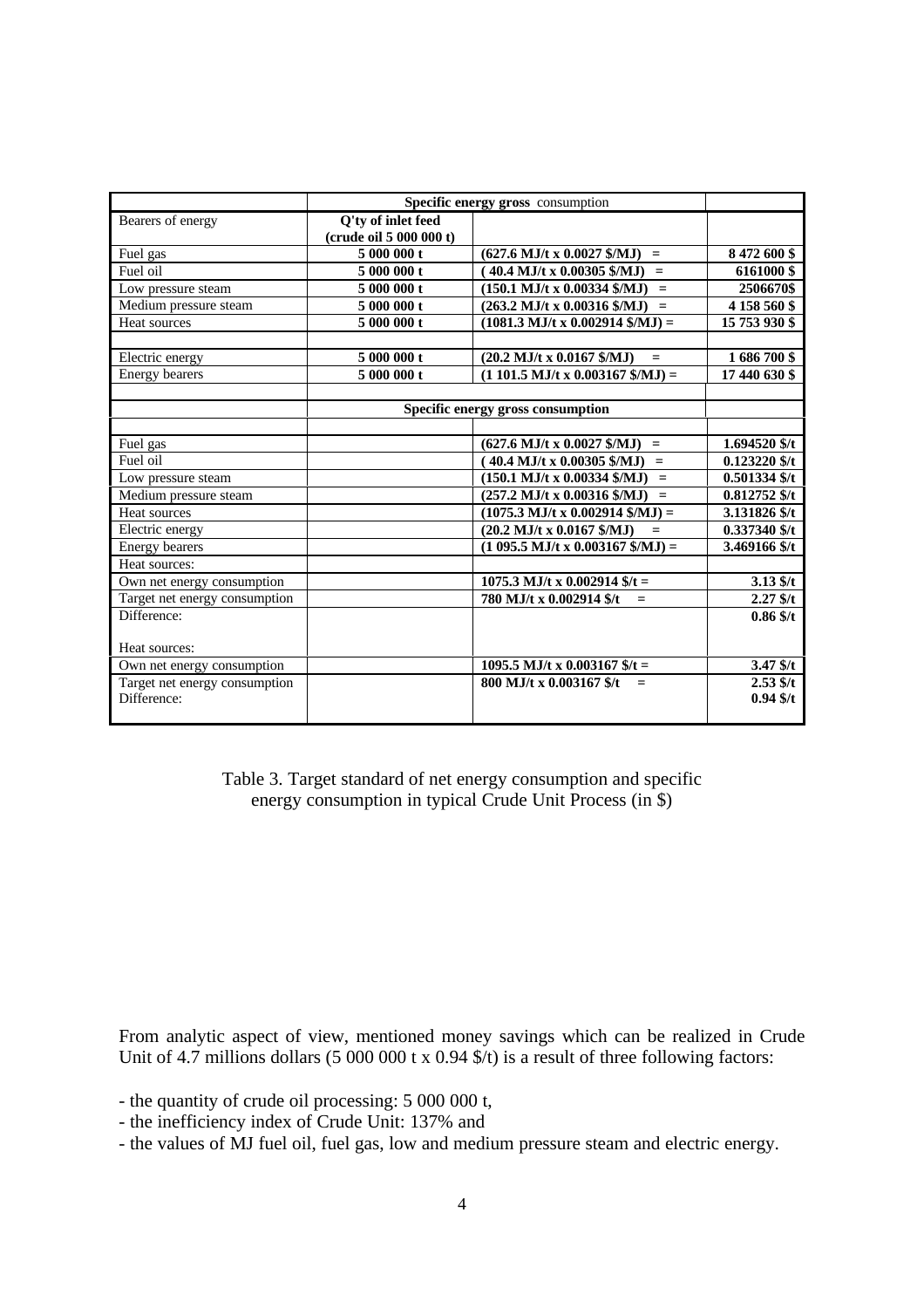Mentioned money savings, realized in this unit and in the other refinery unit, can be realized by eliminating the causes of inefficiency.

The most important causes of inefficiency which can be eliminated by technical/technological and organizational solutions are as follows:

- preheating the fuel by steam in heat exchanger,

- inefficient preheating of combustion air using the heat of flue gases,
- energy unintegration of the plants,
- non economical combustion in the process heater,
- inefficient preheating of feedstock etc.

### **TECHNOLOGICAL ASPECTS OF EFFICIENCY AND EFFECTIVENESS**

Efficiency of refinery units and effectiveness of oil refinery are observed through the cost prices of half-finished and finished products.

Accent is given on the problems and dilemmas that management has to face in choosing the methodology for determining the cost prices of half-finished products, as the instruments for determining the technological efficiency, and the cost prices of finished products, as the instruments for determining the effectiveness of oil refinery.

Mentioned problems are caused by the complexity of crude oil processing technology (production of "coupled products") and by the complexity of possible methodology for determining the cost prices of half-finished products and finished products.

Concerning the complexity of crude oil processing technology it should emphasis that the basic characteristics of coupled production is generation of coupled products where qualitatively different products are simultaneously derived from the same raw material and which are then blended into final products.

Concerning the complexity of possible methodology for determining the cost prices of halffinished products it should emphasis that some methods can be only applied for determining the cost prices of finished products, but some methods can be applied for determining the cost prices of finished products as well as the half-finished products.

In the continuation of the Paper the demonstration of six methods for determining the cost prices of half-finished and finished products, as well as an analysis of the differences and similarities and advantages and disadvantages of these methods, follows.

**The Sales Value Allocation Method** is one of the simplest cost price determination methods frequently encountered in literature. According to this method, the cost price is determined so that the sales value of oil derivative is decreased by actual profit equal amount per each ton of derivative, and/or increased by actual loss, also in equal amount per each ton derivatives.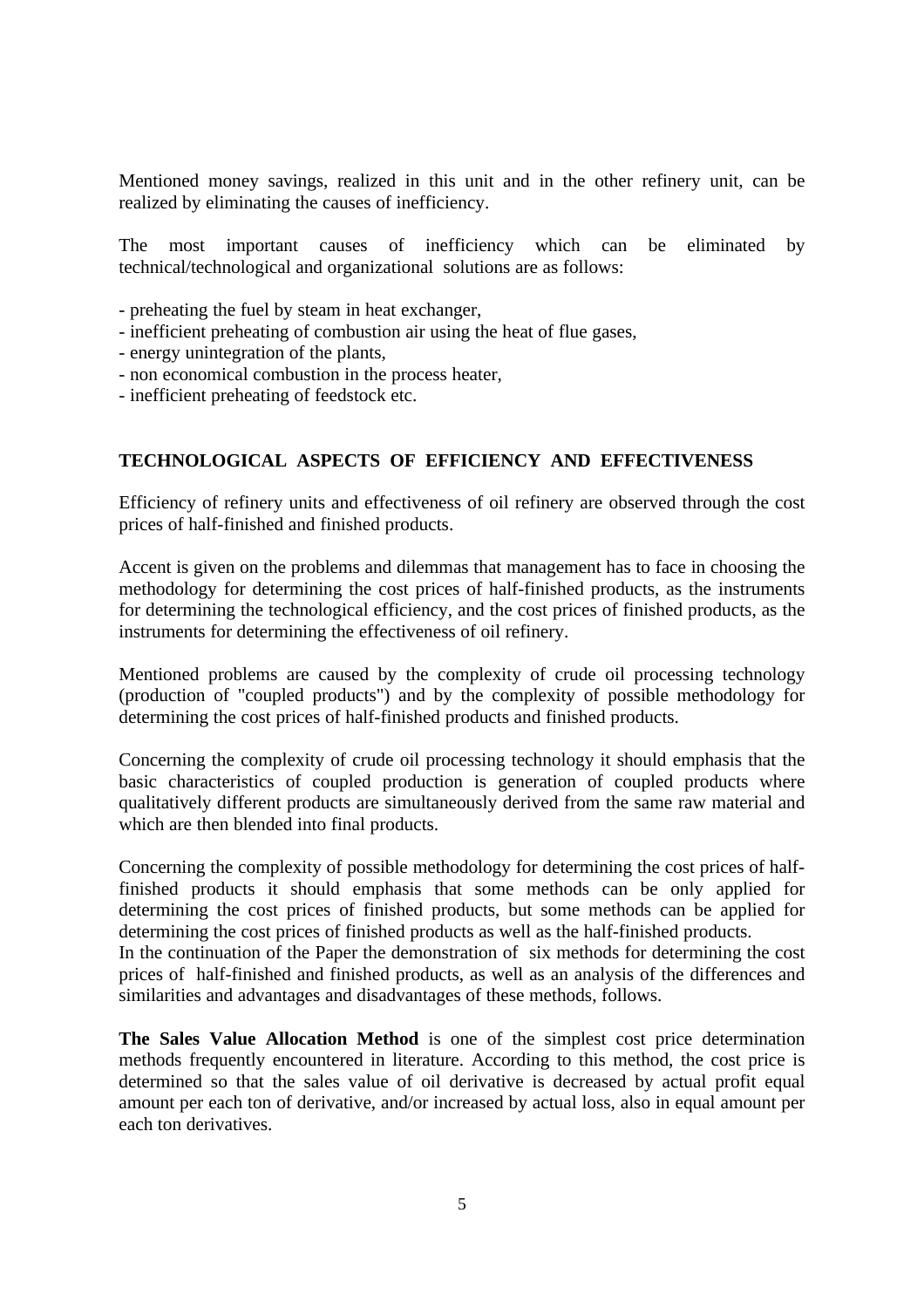| O <sub>11</sub>            | Selling price    | Profit per             | Price cost       |
|----------------------------|------------------|------------------------|------------------|
| derivatives                | in $\frac{s}{t}$ | 1 ton in $\frac{f}{f}$ | in $\frac{s}{t}$ |
| 1                          | 2                | 3                      | 4                |
| Propane                    | 254.6            | 6.4                    | 248.2            |
| <b>Butane</b>              | 273.5            | 6.4                    | 231.1            |
| Special medical gasoline   | 315.8            | 6.4                    | 309.4            |
| Benzene                    | 393.6            | 6.4                    | 387.2            |
| Toluene                    | 298.0            | 6.4                    | 291.6            |
| Regular gasoline           | 356.8            | 6.4                    | 350.4            |
| Premium gasoline           | 400.4            | 6.4                    | 394.0            |
| Straight - run gasoline    | 209.8            | 6.4                    | 203.4            |
| Jet fuel                   | 226.2            | 6.4                    | 219.8            |
| Diesel fuel D1             | 276.7            | 6.4                    | 270.3            |
| Diesel fuel D <sub>2</sub> | 282.4            | 6.4                    | 276.0            |
| Bitumen 60                 | 197.7            | 6.4                    | 191.3            |
| etc.                       |                  |                        |                  |

An example of using the mentioned calculating method is given in Table 4, taking one oil refinery as an example:

Table 4. Determining the Cost Price by the Sales Value Allocation Method

Positive aspect of this method is its simplicity and possibility of application in a very short period of time. On the other hand, there is much more criticism on account of this method's application, e.g.

- Application of this method is possible only for determining the cost of the finished products.

- Assuming that profit is equal per each product would mean that from the importance standpoint all product are equalized, which is absolutely illogical, viewed either through product value or product usability.

- When determining the cost of product one should not start from the sales costs but from the cost of crude and operational costs of refinery units and select the most appropriate cost point to cost carrier allocation method.

**The By-Product Method** is based upon the premises that sales of gasoline is the most important source of income and that the entire profit is made on this product.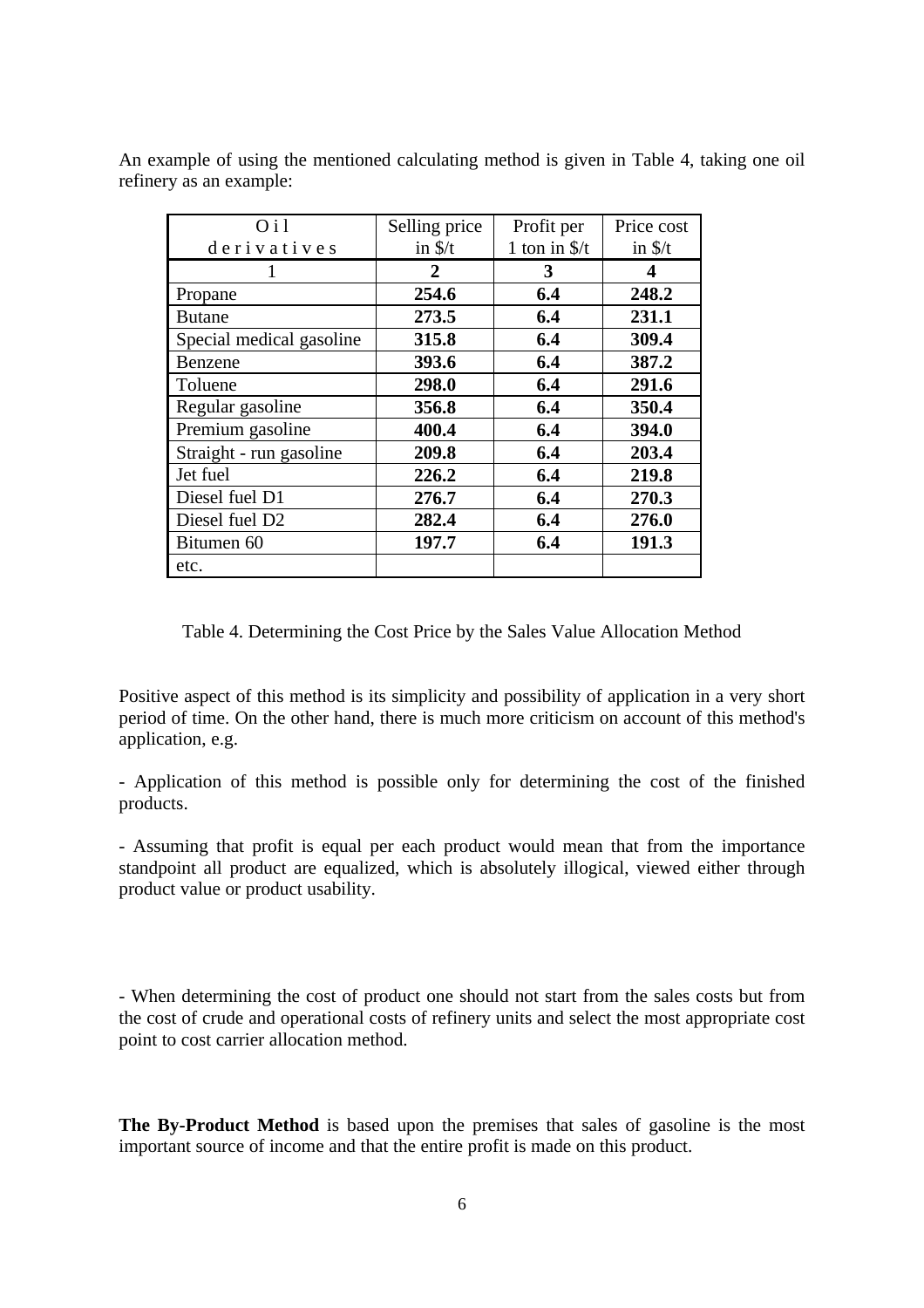Other products make income at their production cost levels, i.e. , they make neither profit or loss.

| O <sub>11</sub>          | Selling price    | Profit per             | Price cost       |
|--------------------------|------------------|------------------------|------------------|
| derivatives              | in $\frac{s}{t}$ | 1 ton in $\frac{f}{f}$ | in $\frac{s}{t}$ |
|                          | 2                | 3                      |                  |
| Propane                  | 254.6            |                        | 254.6            |
| <b>Butane</b>            | 273.5            |                        | 273.5            |
| Special medical gasoline | 315.8            |                        | 315.8            |
| Benzene                  | 393.6            |                        | 393.6            |
| Toluene                  | 298.0            |                        | 298.0            |
| Regular gasoline         | 356.8            | 34.1                   | 322.7            |
| Premium gasoline         | 400.4            | 34.1                   | 366.3            |
| Straight - run gasoline  | 209.8            |                        | 209.8            |
| Jet fuel                 | 226.2            |                        | 226.2            |
| Diesel fuel D1           | 276.7            |                        | 276.7            |
| Diesel fuel D2           | 282.4            |                        | 282.4            |
| Bitumen 60               | 197.7            |                        | 197.7            |
| etc.                     |                  |                        |                  |

An example of using the mentioned calculating method is given in Table 5, taking one oil refinery as an example:

Table 5. Determining the Cost Price by By - Product Method

Positive aspect of this method is simple application; its drawback is that the cost prices of all products, main and by-product, are directly related to sales prices, which, realistically viewed should not be related at all, expect for the last stage when the cost ascertained is analyzed from the sales value standpoint through the actual profit / loss level.

The By-Product Method is applicable only for determining the cost prices of finished, and not of half-finished products since prices are dictated only for finals.

**Method Le cout moyen du traitement pour chaque unite** is based upon cost determination at the average operational cost level per each unit/plant and is dependent on the number of units through which the feedstock passes.

An example of using the mentioned calculating method is given in Table 6, taking one refinery unit named Crude Unit as an example:

 $\frac{1}{2}$  / ton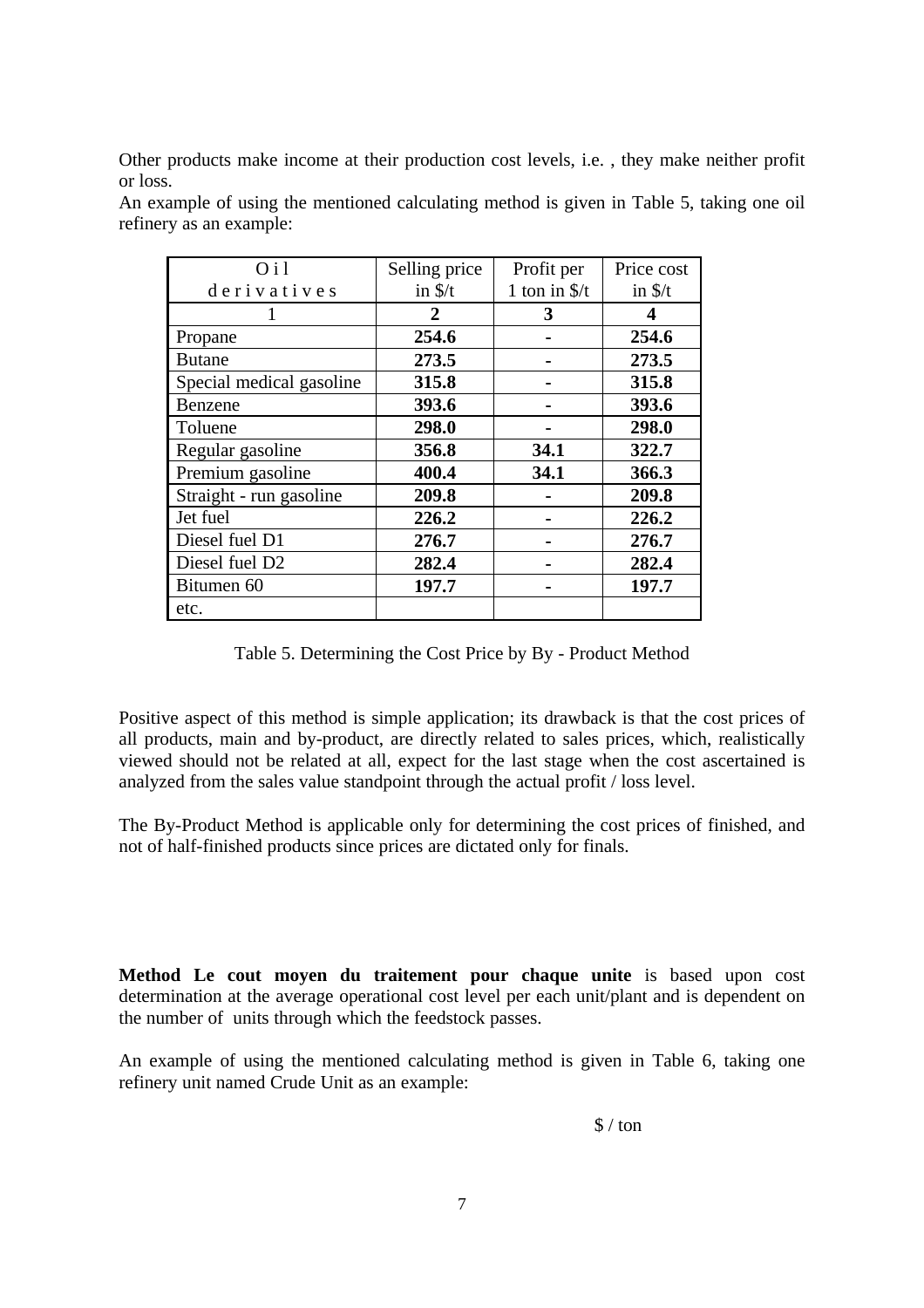| Average processing costs of Crude Unit | 192.77 |
|----------------------------------------|--------|
|                                        |        |
| Liquid petroleum gas                   | 192.77 |
| Light gasoline                         | 192.77 |
| Straight - run gasoline                | 192.77 |
| Jet fuel                               | 192.77 |
| White spirit                           | 192.77 |
| Diesel fuel                            | 192.77 |
| Light residue                          | 192.77 |
| Slop                                   |        |

Table 6. Determining the Cost Prices by Method Le cout moyen du traitement pour chaque unite

Positive aspect of this method is that is convenient for calculating the cost of both finished and half-finished products.

This method is rather simple since it is based upon cost calculation per each place of cost. Therefore, if in the primary refining section, Crude Unit, for example, average crude and processing costs amount to 192.77 \$/t then, all the half-finished products obtained in this section (liquid petroleum gases, light gasoline, straight-run gasoline, jet fuel, diesel fuel, light and heavy gas oil, white spirit and light residue) should have the cost 192.77 \$/t.

All this leads to the conclusion that the essential thing for cost calculation is correct determination of cost by their location since prices of all half-finished products obtained in refinery units are expressed at an average unit cost level. This exactly is the drawback of this method since it does not deal with the problem of cost allocation from cost location to cost carriers, depexiding on the product importance, as is emphasized by those who speak in favor or by-product method.

**The Specific Gravity Method** implies relating crude oil cost to oil derivatives based upon specific gravity relations or, according to currently used terminology, density relations. This method assumes that it is extremely important to correctly relate the basic feedstock cost to products since oil share in the product cost breakdown goes up to 80%. An example of using the said calculating method is given in Table 7.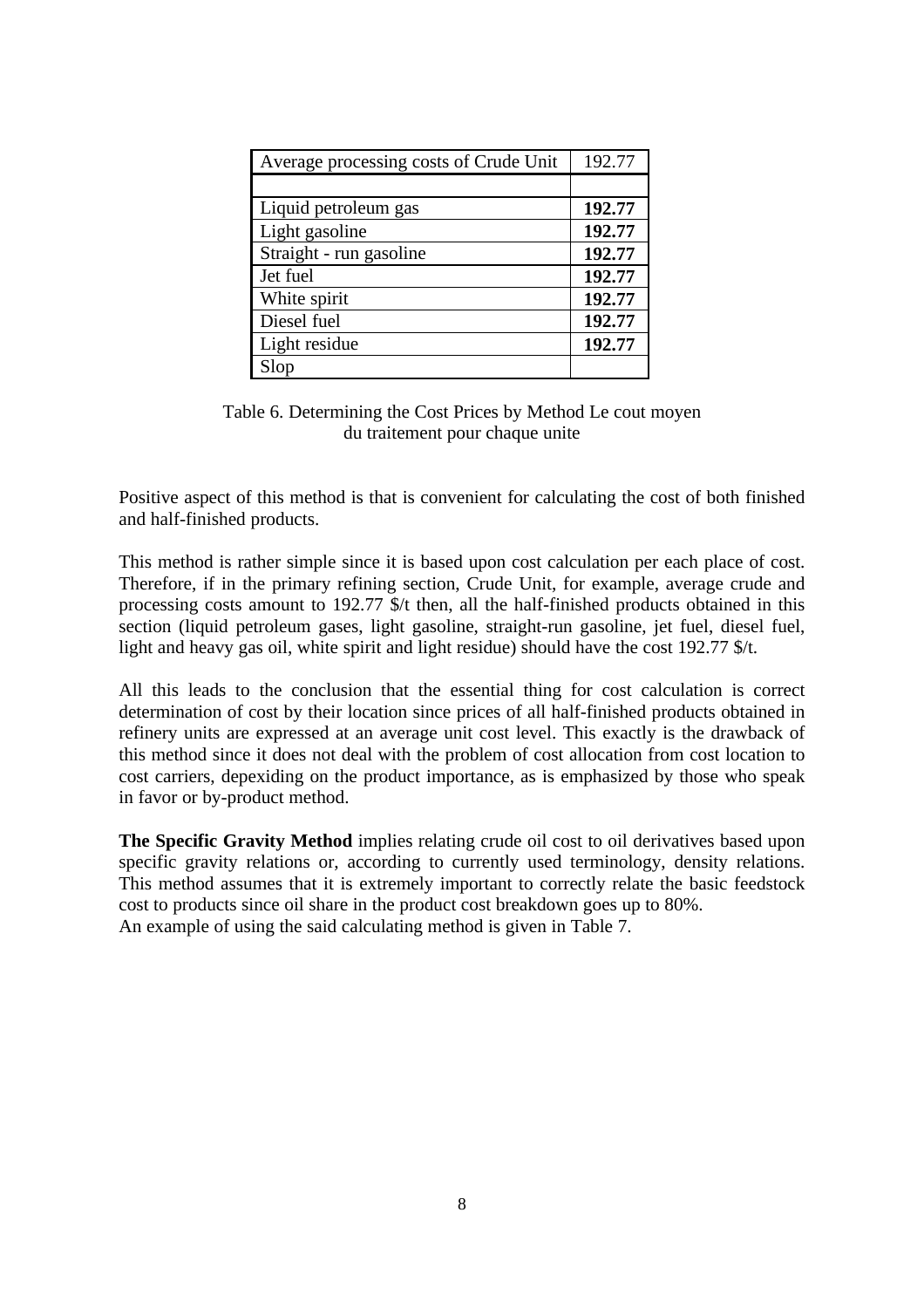| <b>CRUDE UNIT</b>                             |
|-----------------------------------------------|
| <b>Calculating base: The Specific Gravity</b> |

| Item | O <sub>i</sub> 1        | $Q'$ ty   | Q'ty from | Specific       | Equivalent | Conditional | Cost of                  | Cost                     | Cost of      | $(\% )$ for              | Cost of      |
|------|-------------------------|-----------|-----------|----------------|------------|-------------|--------------------------|--------------------------|--------------|--------------------------|--------------|
| no.  | products                | in tons   | 1 ton     | gravity        | numbers    | units       | conditional              | price                    | feedstock    | distributing             | feedstock    |
|      |                         |           |           |                |            |             |                          | $\frac{f}{f}$            | in \$        |                          | $in$ \$      |
|      |                         |           |           | $(gr/cm^{-1})$ |            |             | unit                     |                          |              | prop.cost                |              |
|      | 2                       | 3         |           |                | 6          | 7(4x6)      | 8                        | 9(6x8)                   | 10(3x9)      | 11                       | 12           |
|      | Liquid petroleum gas    | 31458.2   |           | 0.545          | $\sim$     |             |                          | 176.57                   | 5554574.374  | $\overline{\phantom{a}}$ | 5554574.374  |
|      | Light gasoline          | 72897.1   | 24.49     | 0.646          |            | 24.490702   | 233.09756                | 233.09756                | 16992135.841 | 0.0323312136             | 17101368.274 |
|      | Straight - run gasoline | 247049.3  | 83.00     | 0.725          | 0.89       | 73.896181   | 233.09756                | 207.53202                | 51270639.651 | 0.097553481              | 51600228.394 |
|      | Gasoline C70-175 C      | 321898.8  | 108.15    | 0.744          | 0.86       | 93.4963934  | 233.09756                | 201.5166                 | 64867950.659 | 0.123425306              | 65284948.505 |
| 5    | Jet fuel                | 91450.5   | 30.72     | 0.79           | 0.82       | 25.173818   | 233.09756                | 190.98961                | 17466095.358 | 0.0332330241             | 17578374.597 |
| 6    | Wajtspirit WS           | 1234.4    | 0.41      | 0.781          | 0.83       | 0.3424721   | 233.09756                | 192.49347                | 237613.93382 | 0.0004521119             | 239141.41384 |
|      | Petroleum for blending  | 22825.8   | 7.67      | 0.79           | 0.82       | 6.2833175   | 233.09756                | 190.98961                | 4359490.647  | 0.0082948738             | 4387515.2445 |
| 8    | Diesel fuel             | 1121      | 0.38      | 0.82           | 0.79       | 0.2964318   | 233.09756                | 183.47033                | 205670.24476 | 0.0003913321             | 206992.37762 |
| 9    | Light gas oil           | 691412.9  | 232.29    | 0.83           | 0.78       | 181.3352    | 233.09756                | 181.96648                | 125813971.03 | 0.2393882914             | 126622754.94 |
| 10   | Heavy gas oil           | 73334.7   | 24.64     | 0.87           | 0.74       | 18.279598   | 233.09756                | 172.94335                | 12682748.536 | 0.0241316722             | 12764278.456 |
| 11   | Light residue           | 1453297   | 488.25    | 0.94           | 0.68       | 333.90238   | 233.09756                | 159.40865                | 231668114.45 | 0.4407986939             | 233157372.3  |
| 12   | Slop                    | 3743.1    |           |                |            |             | $\overline{\phantom{a}}$ | 176.57                   | 660919.167   | $\overline{\phantom{a}}$ | 660919.167   |
|      |                         |           | 1000.0    |                |            |             |                          |                          |              |                          |              |
| 13   | Total                   | 3011722.8 | 2976521.5 |                |            | 757.49404   |                          | $\overline{\phantom{a}}$ | 531779923.89 |                          | 535158468    |
|      |                         |           |           |                |            |             |                          |                          | 6215493.5    |                          | 6215493.5    |
|      |                         |           |           |                |            |             |                          |                          | 525564430.35 |                          | 528942974.5  |
| 14   | Loss                    | 19177.6   |           |                |            |             |                          |                          |              |                          |              |
| 15   | TOTAL                   | 3030900.4 |           |                |            |             |                          |                          |              |                          |              |

**Table 7. Determining the Cost Prices by the Specific Gravity Method**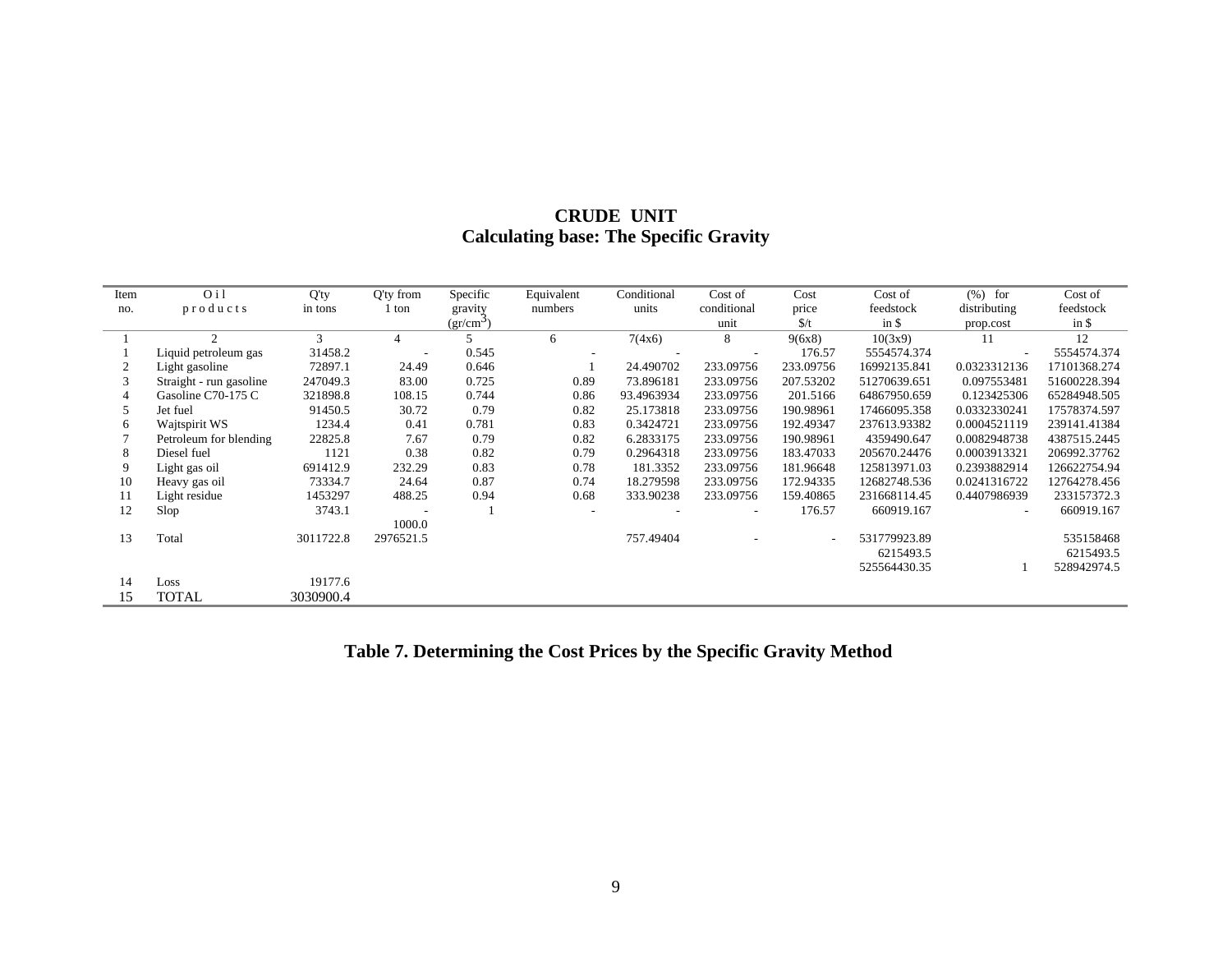Resulting equivalent numbers applied to the quantities produced provide certain calculating units by means of which respective units are reduced to the basic unit.

To calculate the cost of one conditional unit it is necessary to divide the average price of one ton of crude oil fco refinery by the sum of conditional units and with the value obtained multiply the conditional units per each product. Relating other costs to derivatives is possible in the same manner as applied in the crude cost distribution, i.e., through equivalent numbers or by adding same in an identical amount to each ton of products.

Analyzing the results obtained by using the Specific Gravity Method for determining the equivalent numbers, on the example of inlet feed which presents about 92 % of total costs of this unit, it can be seen that the main drawback of this method is very small range between the highest and lowest cost price which is 1 : 1.46 (See Table 7, Column 9):

**The Specific Gravity and Number 1000 Method** is based upon the difference between the specific gravity and number 1000 (specific gravity of the water) do not differ very much in approach from the specific gravity relations method, but the results obtained substantially do.

Namely, instead of calculating equivalent numbers by mean of specific gravity related to selected reference derivatives the afore-said relations will incorporate the difference between the specific gravity of oil derivatives and number 1000 (See Table 8, Column 10).

This manner of calculation eliminates the essential drawback of the Specific Gravity Method where the range between the lowest and highest cost of the product obtained in the same plant is very small; with the Specific Gravity and number 1000 Method we have the other extreme - this range being 1 : 5.9.

**The Heat of Combustion Method** is one of the methods also mentioned in literature. This is the cost calculating method based upon equivalent numbers obtained from the derivatives' heat of combustion (See Table 9).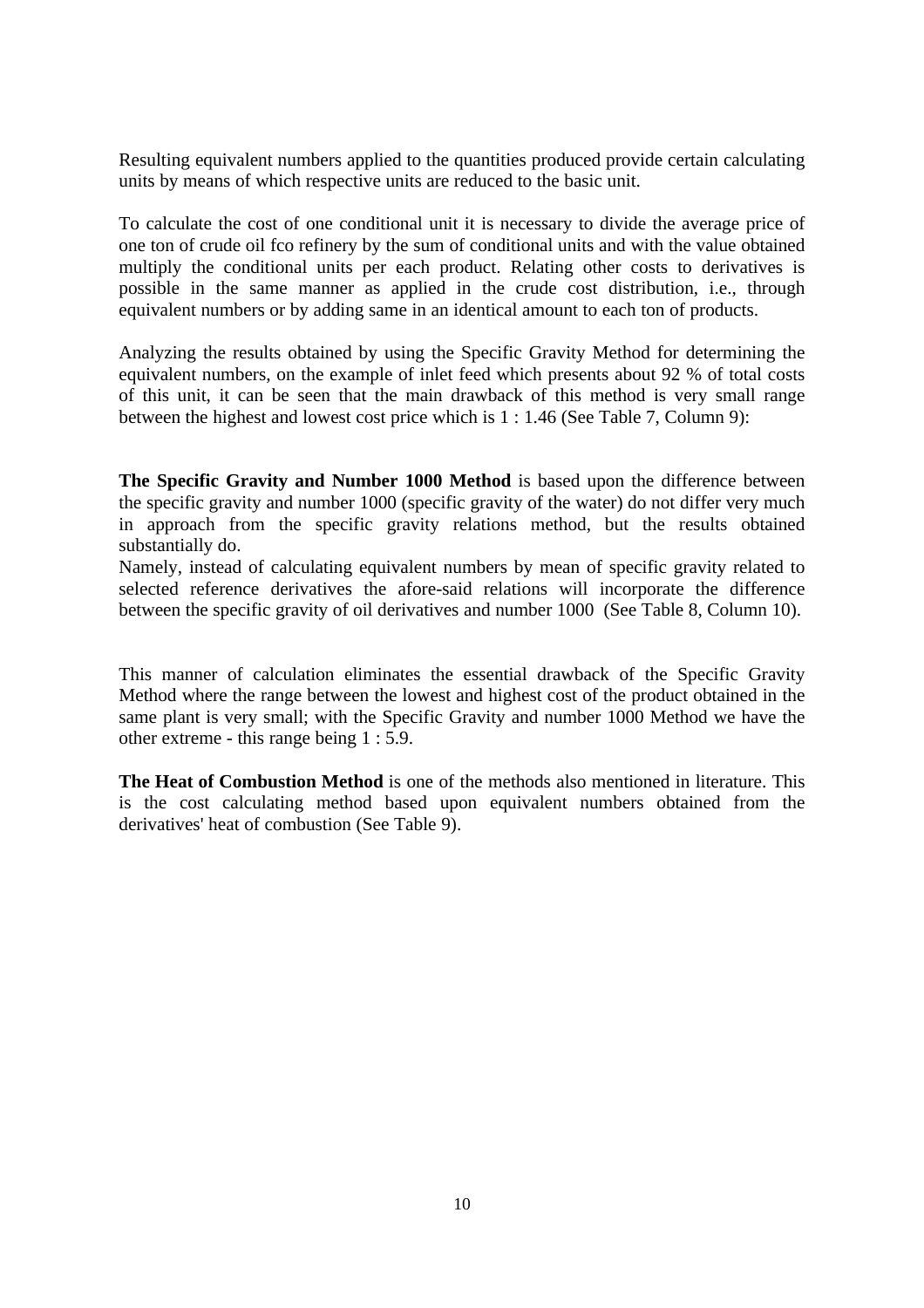| Item<br>no. | O <sub>i</sub> 1<br>products | $Q'$ ty<br>in tons | Q'ty from<br>1 ton | Specific<br>gravity<br>$(gr/cm^3)$ | Difference<br>betw.specif | Equivalent<br>numbers    | Conditional<br>units | Cost of<br>conditional<br>unit | Cost<br>price<br>$\frac{f}{f}$ | Cost of<br>feedstock<br>$in$ \$         | $(\%)$ for<br>distributing<br>prop.cost | Cost of<br>feedstock<br>in $\frac{1}{2}$ |
|-------------|------------------------------|--------------------|--------------------|------------------------------------|---------------------------|--------------------------|----------------------|--------------------------------|--------------------------------|-----------------------------------------|-----------------------------------------|------------------------------------------|
|             |                              |                    |                    |                                    | gr.and<br>1000            |                          |                      |                                |                                |                                         |                                         |                                          |
|             | $\mathfrak{D}$               | 3                  | $\overline{4}$     | .5                                 | 6                         | $\tau$                   | 8(4x7)               | 9                              | 10(7x9)                        | 11(3x10)                                | 12                                      | 13                                       |
|             | Liquid petroleum gas         | 31458.2            |                    | 0.545                              | 0.455                     |                          | $\theta$             |                                | 176.57                         | 5554574.374                             |                                         | 5554574.374                              |
| 2           | Light gasoline               | 72897.1            | 24.49              | 0.646                              | 0.354                     |                          | 24.490702            | 403.9788                       | 403.9787919                    | 29448882.39                             | 0.05603287                              | 29638193.17                              |
| 3           | Straight<br>run<br>gasoline  | 247049.3           | 83.00              | 0.725                              | 0.275                     | 0.78                     | 64.47688             | 403.9788                       | 313.8253327                    | 77530328.76                             | 0.147518225                             | 78028728.91                              |
| 4           | Gasoline C70-175 C           | 321898.8           | 108.15             | 0.744                              | 0.256                     | 0.72                     | 78.20725             | 403.9788                       | 292.1428551                    | 94040434.49                             | 0.178932274                             | 94644969.1                               |
| 5           | Jet fuel                     | 91450.5            | 30.72              | 0.79                               | 0.210                     | 0.59                     | 18.22607             | 403.9788                       | 239.6484358                    | 21915969.28                             | 0.041699873                             | 22056855.08                              |
| 6           | Wajtspirit WS                | 1234.4             | 0.41               | 0.781                              | 0.219                     | 0.62                     | 0.256559             | 403.9788                       | 249.9190831                    | 308500.1162                             | 0.000586988                             | 310483.295                               |
|             | for<br>Petroleum<br>blending | 22825.8            | 7.67               | 0.79                               | 0.210                     | 6.24                     | 47.874469            | 403.9788                       | 2522.014492                    | 57566998.38                             | 0.10953367                              | 57937065.18                              |
| 8           | Diesel fuel                  | 1121               | 0.38               | 0.82                               | 0.180                     | 0.51                     | 0.191499             | 403.9788                       | 205.412945                     | 230267.9114                             | 0.000438135                             | 231748.178                               |
| 9           | Light gas oil                | 691412.9           | 232.29             | 0.83                               | 0.170                     | 0.48                     | 111.5512             | 403.9788                       | 194.0011147                    | 134134873.3                             | 0.255220619                             | 134997153.2                              |
| 10          | Heavy gas oil                | 73334.7            | 24.64              | 0.87                               | 0.130                     | 0.37                     | 9.04775              | 403.9788                       | 148.3537936                    | 10879480.95                             | 0.020700566                             | 10949419.19                              |
| 11          | Light residue                | 1453297            | 488.25             | 0.94                               | 0.060                     | 0.17                     | 82.75483             | 403.9788                       | 68.47098167                    | 99508672.25                             | 0.189336779                             | 100148359.2                              |
| 12          | Slop                         | 3743.1             | 1000.0             |                                    |                           | $\overline{\phantom{a}}$ |                      |                                | 176.57                         | 660919.167                              | $\overline{\phantom{a}}$                | 660919.167                               |
| 13          | Total                        | 3011722.8          | 2976521.5          |                                    |                           |                          | 437.0774             |                                |                                | 531779901.4<br>6215493.5<br>525564407.9 |                                         | 535158468<br>6215493.5<br>528942974.5    |
| 14          | Loss                         | 19177.6            |                    |                                    |                           |                          |                      |                                |                                |                                         |                                         |                                          |
| 15          | <b>TOTAL</b>                 | 3030900.4          |                    |                                    |                           |                          |                      |                                |                                |                                         |                                         |                                          |

# **CRUDE UNIT Calculating base: The Specific Gravity and Number 1000 Method**

# **Table 8 Determining the Cost Prices by the Specific Gravity and Number 1000 Method**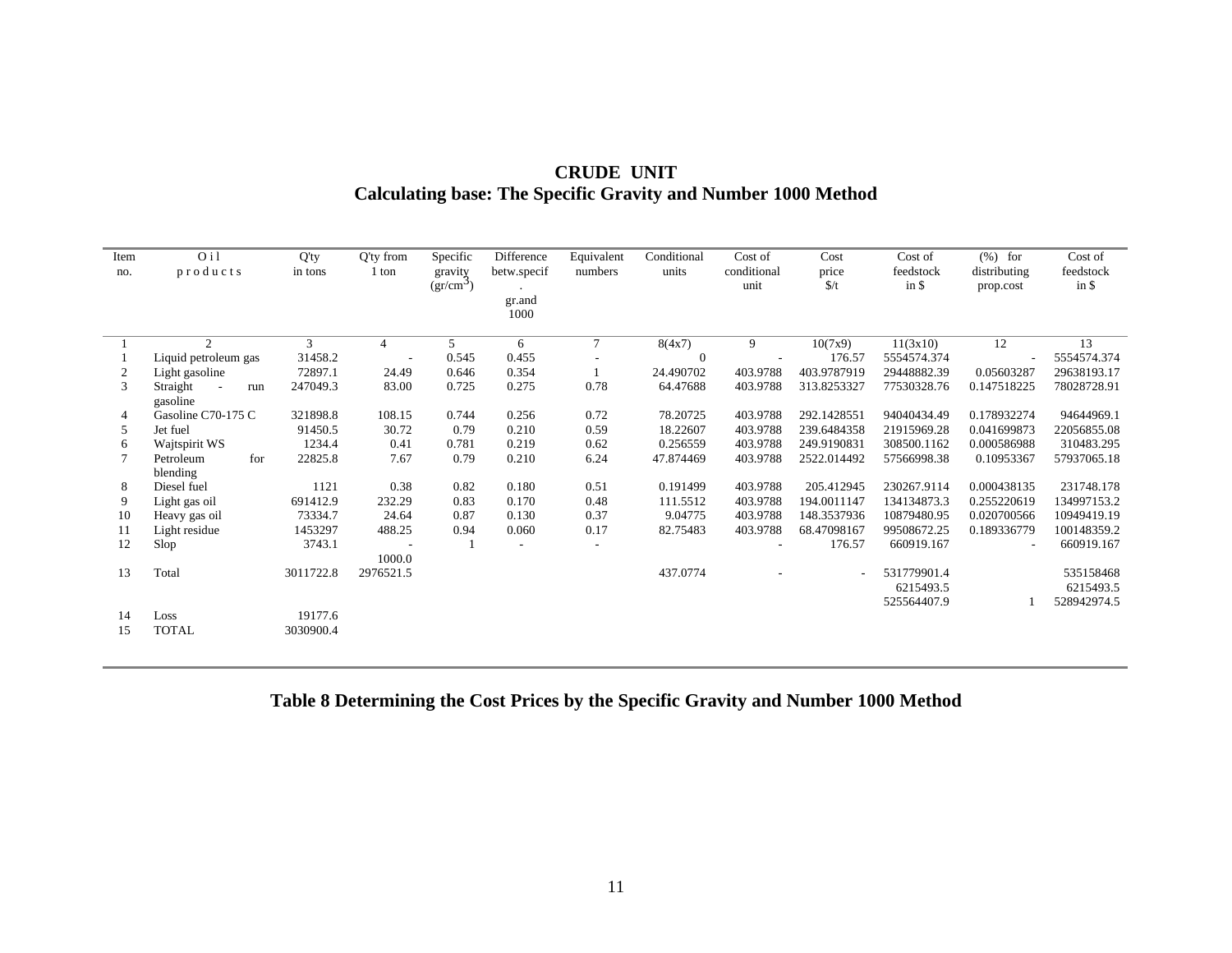| Item | O <sub>i</sub>          | Q'ty      | Q'ty from | Heat of    | Equivalent | Conditional | Cost of     | Cost          | Cost of      | $(\% )$<br>for | Cost of      |
|------|-------------------------|-----------|-----------|------------|------------|-------------|-------------|---------------|--------------|----------------|--------------|
| no.  | products                | in tons   | ton       | combustion | numbers    | units       | conditional | price         | feedstock    | distributing   | feedstock    |
|      |                         |           |           | (KJ/kg)    |            |             | unit        | $\frac{f}{f}$ | in \$        | prop.cost      | in \$        |
|      |                         | 3         |           |            | 6          | 7(4x6)      | 8           | 9(6x8)        | 10(3x9)      | 11             | 12           |
|      | Liquid petroleum gas    | 31458.2   |           | 46.000     |            |             |             | 176.57        | 5554574.374  |                | 5554574.374  |
|      | Light gasoline          | 72897.1   | 24.49     | 45.000     |            | 24.490702   | 186.42223   | 186.42223     | 13589639.822 | 0.0258572294   | 13676999.843 |
|      | Straight - run gasoline | 247049.3  | 83.00     | 43.999     | 0.98       | 81.153059   | 186.42223   | 182.27537     | 45031002.428 | 0.0856812231   | 45320480.985 |
|      | Gasoline C70-175 C      | 321898.8  | 108.15    | 43.906     | 0.98       | 105.51682   | 186.42223   | 181.8901      | 58550203.904 | 0.1114044283   | 58926589.674 |
|      | Jet fuel                | 91450.5   | 30.72     | 43.348     | 0.96       | 29.59604    | 186.42223   | 179.57846     | 16422540.067 | 0.0312474349   | 16528111.183 |
| 6    | Wajtspirit WS           | 1234.4    | 0.41      | 43.488     | 0.97       | 0.4007779   | 186.42223   | 18015844      | 222387.58015 | 0.0004231405   | 223817.1827  |
|      | Petroleum for blending  | 22825.8   | 7.67      | 43.348     | 0.96       | 7.3870925   | 186.42223   | 179.57846     | 4099022.0398 | 0.0077992761   | 4125372.3079 |
| 8    | Diesel fuel             | 1121      | 0.38      | 43.000     | 0.96       | 0.3598757   | 186.42223   | 178.1368      | 199691.34829 | 0.000379956    | 200975.04974 |
| 9    | Light gas oil           | 691412.9  | 232.29    | 42.500     | 0.94       | 219.38396   | 186.42223   | 176.06544     | 121733915    | 0.2316251063   | 122516472.7  |
| 10   | Heavy gas oil           | 73334.7   | 24.64     | 42.300     | 0.94       | 23.159456   | 186.42223   | 175.23689     | 12850945.098 | 0.0244517029   | 12933556.473 |
| 11   | Light residue           | 1453297   | 488.25    | 42.000     | 0.93       | 455.70325   | 186.42223   | 173.99408     | 252865074.18 | 0.4811305025   | 254490599.1  |
| 12   | Slop                    | 3743.1    |           | 43.000     |            |             |             | 176.57        | 660919.167   |                | 660919.167   |
|      |                         |           | 1000.0    |            |            |             |             |               |              |                |              |
| 13   | Total                   | 3011722.8 | 2976521.5 |            |            |             |             |               | 531779915    |                | 535158468    |
| 14   | Loss                    | 19177.6   |           |            |            |             |             |               | 6215493.5    |                | 6215493.5    |
| 15   | <b>TOTAL</b>            | 3030900.4 |           |            |            |             |             |               | 525564421.46 |                | 528942974.5  |
|      |                         |           |           |            |            |             |             |               |              |                |              |

## **CRUDE UNIT Calculating base: The Heat of Combustion Method**

# **Table 9. Determining the Cost Prices by Heat of Combustion Method**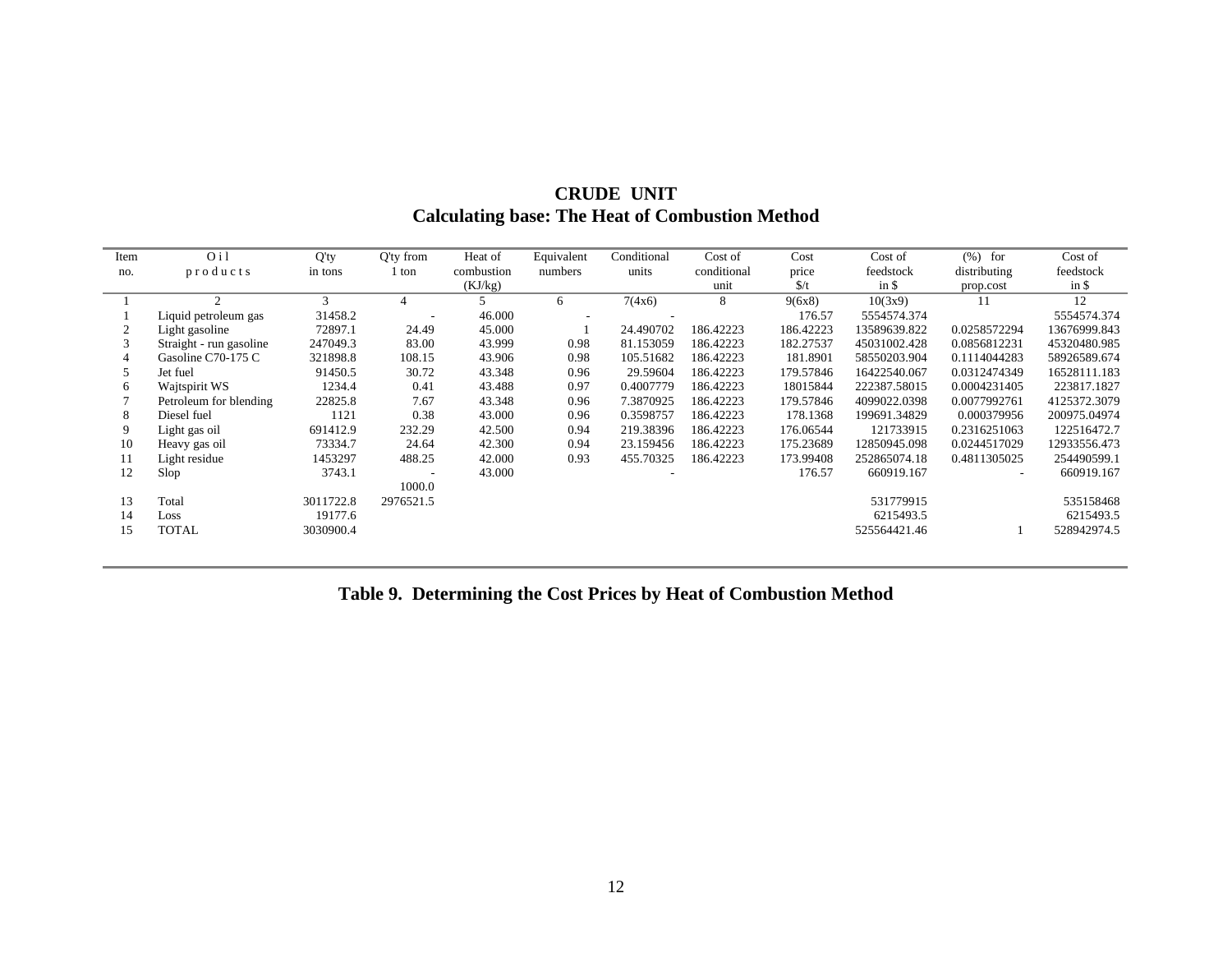Applying this method we get the cost of half-finished products in a very small range 1:1.07, (see Table 9, Column 9) that exactly is the greatest disadvantage of this method.

It is interesting to say that the first two methods are in use in a great number of refineries in the world which explained by the fact that the cost is used as a calculating category for ascertaining total profit and part of the profit distributed between share holders as dividend and not as a work efficiency standard in refineries depended on function criterion realization - minimization of costs.

As far as the possibility of cost calculation in refineries is concerned, the emphasis should be placed upon elective division calculation with equivalent numbers which is the complex form of book calculation and used made of the advantages and disadvantages of afore-said methods, computing technique and interdisciplinary teams composed of personnel from and beyond oil refining industries.

### **C o n c l u s i o n**

The purpose of this Paper was a presentation of possible methods for determining the efficiency and effectiveness of crude oil processing technology, viewed from energy and technological aspects.

From energy aspect, efficiency of crude oil processing technology is analyzed by comparing the cost prices of steam, generated in refinery units, to the cost prices of steam generated in Refinery Power Plant. It can be concluded that the cost prices of steam generated in refinery units are lower about twenty times than the cost prices of steam generated in Refinery Power Plant.

From energy aspect, effectiveness of crude oil processing technology is analyzed through the money savings realized by eliminating the differences between the target standard of energy consumption and self energy consumption of each refinery unit. It can be concluded that important money savings of 9 millions dollars / annum can be realized by eliminating of causes of inefficiency, taking the typical oil refinery with the processing capacity of five millions tons per year as an example.

From technological aspect, efficiency of crude oil processing technology can be analyzed through the cost prices of half-finished products, and effectiveness through the cost prices of finished products, along with calculating the profit or loss per each oil product, separately. Emphasis is placed on the complexity of crude oil processing technology i.e. the production of coupled products, on the complexity of possible methodology for determining the cost prices of half-finished and finished products, as well as on problems and dilemmas that management of refinery has to face in the choosing the methodology for determining the cost prices of oil products.

### R e f e r e n c e s